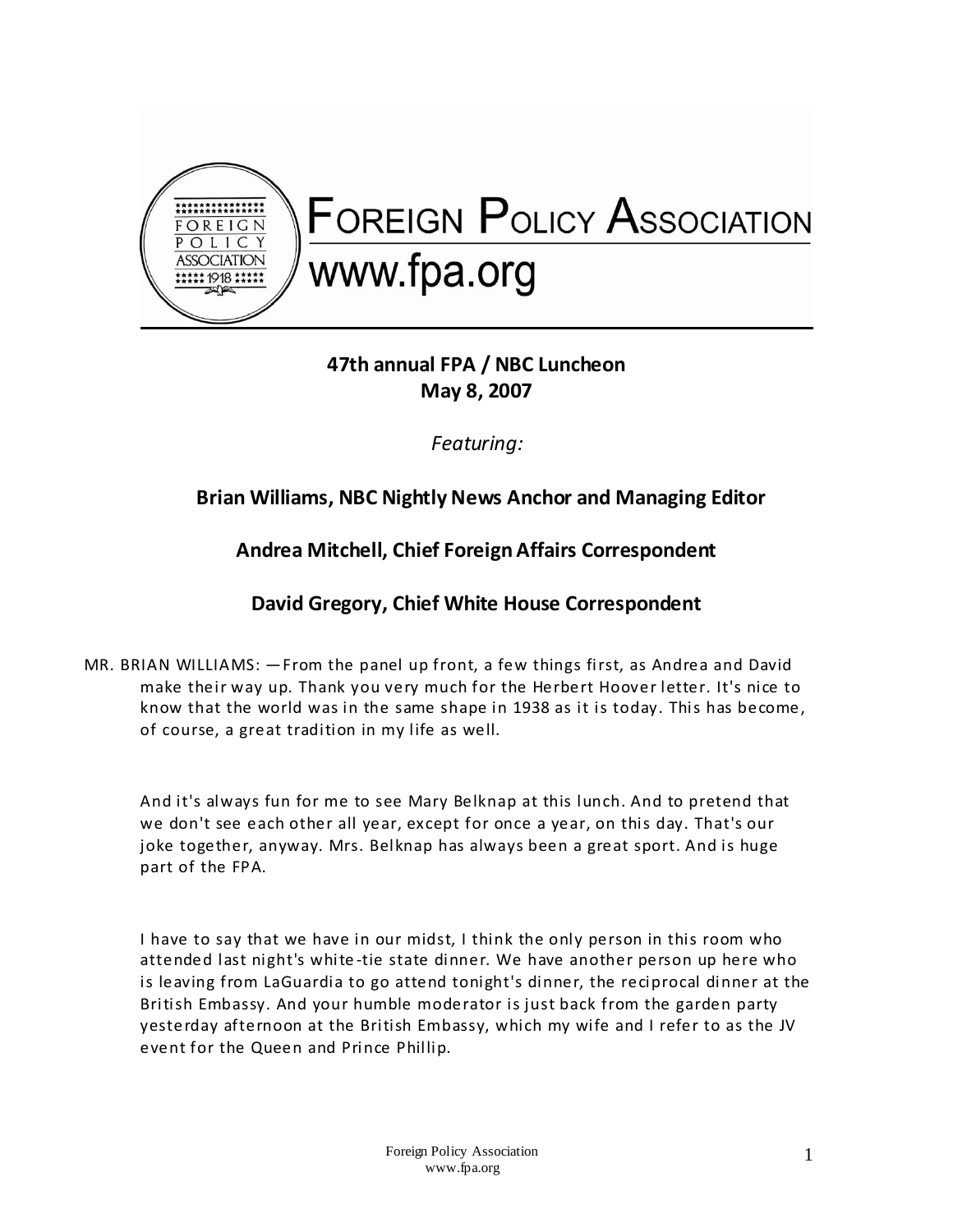So I think with all that we're going to cover with our C hief White House Correspondent, David Gregory, with our Chief Foreign Affairs Correspondent, Andrea Mitchell, I am duty bound and further would be remiss if I didn't ask David to tell us about last night's dinner. David?

MR. DAVID GREGORY: Thank you, Brian. Good afternoon, everyone. It's a pleasure to be here. You know, there was a question that came up in the State dining room last night from somebody at my table who said, as we were looking at the Queen's jewels and her diamond tiara, do you think it's real?

And the question was about do you really think she travels with that? Wouldn't she keep the real thing back home and have this as, kind of, the carry-on version? And I went out on a limb and I said, you know, what's the point of being the Queen if yo u can't travel with the real thing? You know what I'm saying? So that was rather striking.

It was such an honor to be there last night. As many of you know, George W. Bush cannot entertain enough.

[Laughter]

If it's not a cocktail party, it's a State Di nner, it's dinner and dancing with friends. It's opera. So this was really a perfect event for him. Actually, no, I think he's only had four or five other state dinners. And it was, in fact, Mrs. Bush and Secretary of State Rice who prevailed upon him to throw a white-tie dinner.

And he likes to joke around at these things. You recall back in 1991, he apparently was told not to speak to the Queen, and proceeded to speak to her and told her about his cowboy boots. And I saw him last night. And he said you l ook pretty good in tails.

So it really was a lovely event; a thrill of a lifetime for myself and my wife to meet the Queen. I had a chance to take my 4i¿1/2-year old son to the arrival ceremony in the afternoon. And he got a good glimpse. And didn't understand why she didn't come talk to him. I had to explain that.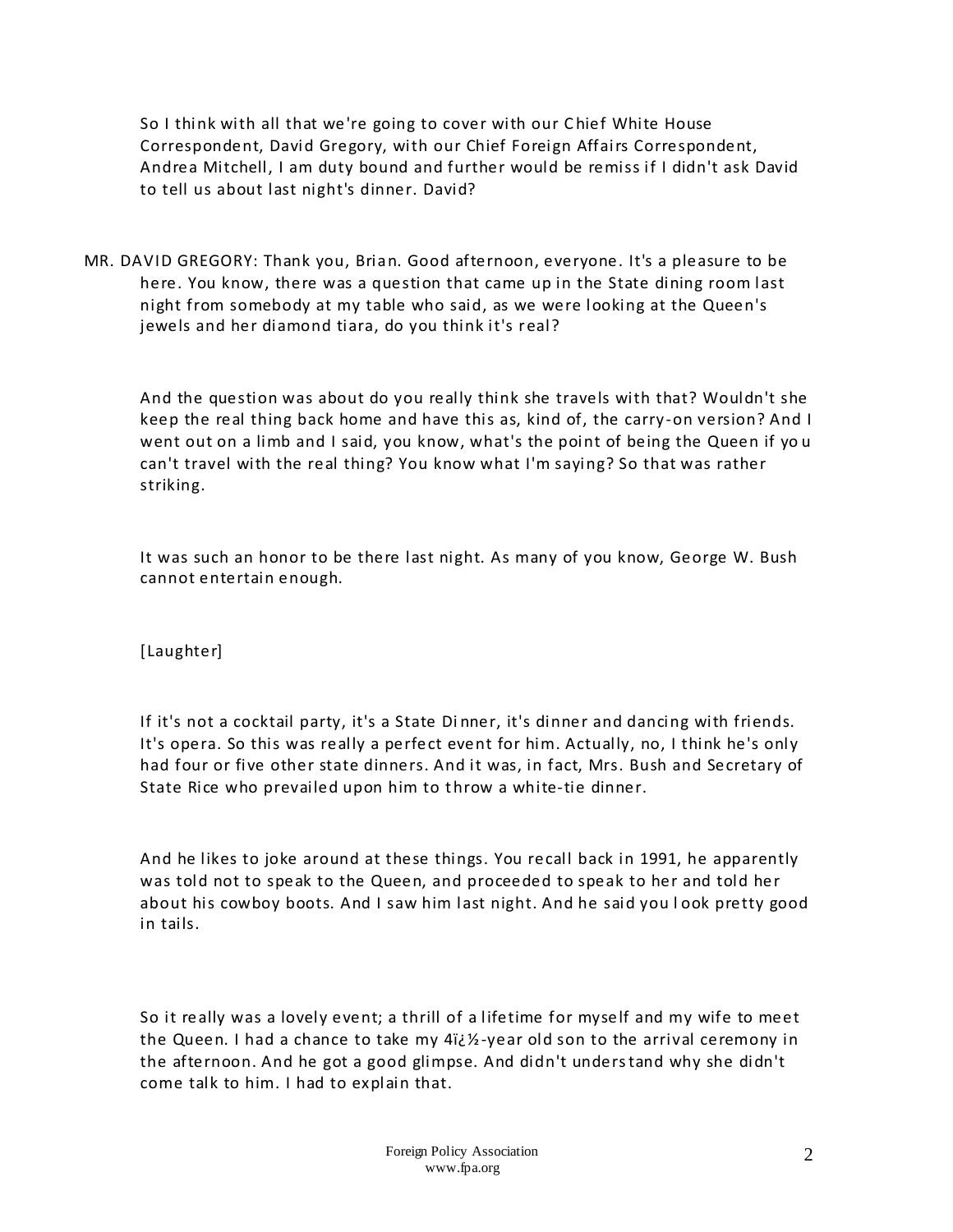But as I say, there are some moments in this job and in life generally, no matter how often you may go to these events. And I'd never been, where you have a certain oh, wow moment. And for me it was sitting at the adjacent table to the President and the Queen. The Queen on the President's right, Nancy Reagan on his left. And you know, watching the three of them talk, just a few feet away from me, sitting underneath a portrait of Abraham Lincoln. And that was a wild moment for me.

So it was interesting also to note some people you may not expect to have been there. Colin Powell was there among the other secretaries of state, Republican secretaries of state, although James Baker was not there, as Andrea and I talked about. And Trent Lott, who has a rather frosty relationship with this White House, was there as well.

As was the House Speaker, Nancy Pelosi, who took to the dance floor right away after Itzhak Perlman performed, so she didn't waste any time. And who knew that John Roberts, Brian, Chief Justice, was such a dancer. He and his wife, Jane, were out there dancing the night away, so it was a real thrill.

MR. WILLIAMS: So this is the kind of texture, I thinki $\ddot{\psi}$ over at the council, they're having some dry event right now.

[Laughter]

But you're going to leave here today with some real added value. I did note the Chief Justice was sittingii 1/2 those of us who had to watch CSPANii  $\mathcal{V}_1$  noticed that the Chief Justice was sitting on the other side of the Queen. Who was at your table? We're not near done with this by the way. Who was at your table, David?

MR. GREGORY: It was a lovely table. I sat with  $i/2$ 

MR. WILLIAMS: [Interposing] David there's no [unintelligible] here. He can't remember a thing.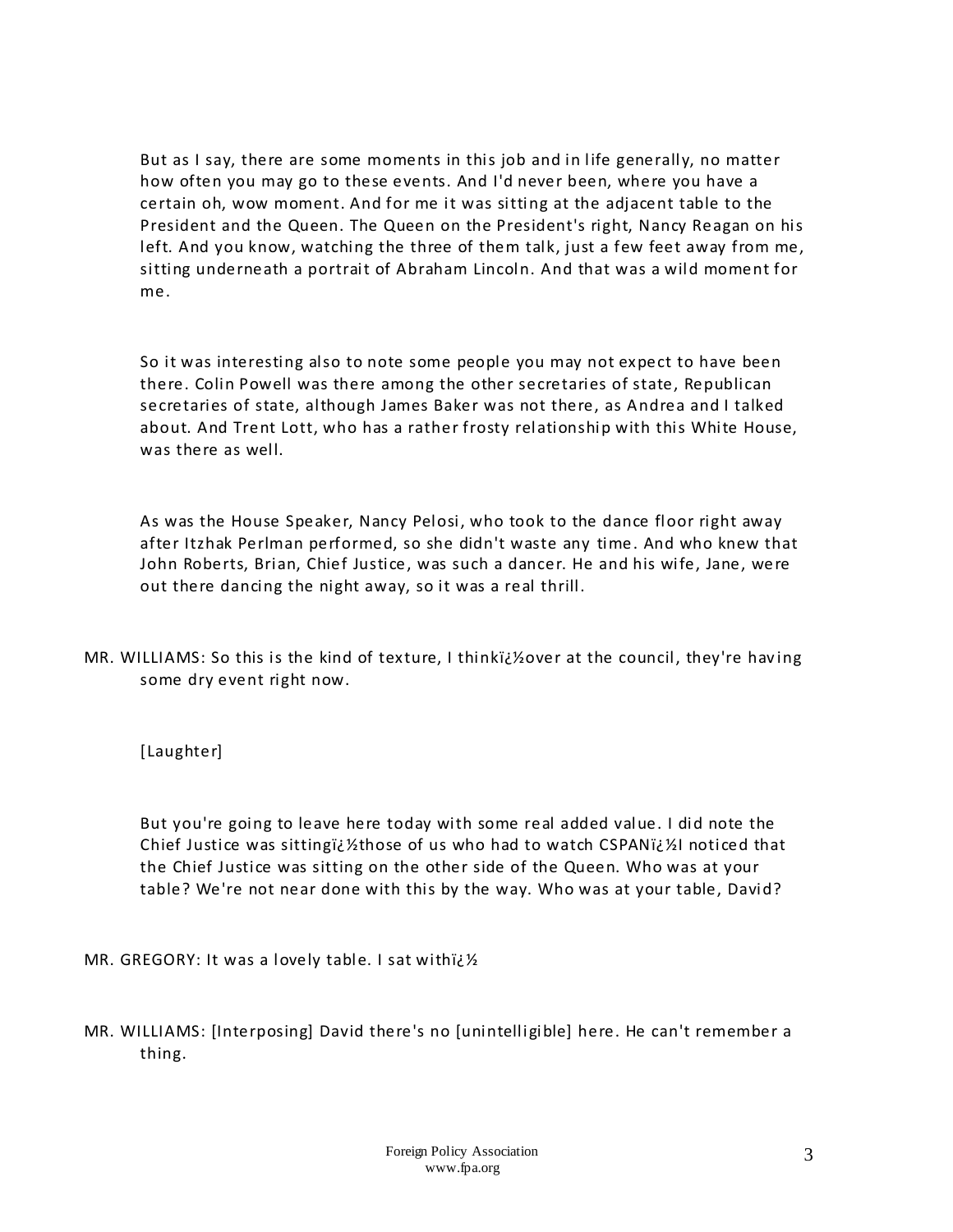MR. GREGORY: The Secretary of Agriculture was our host. I was a little disappointed, because apparently you're supposed to sign your menu card. And everybody at the table signs it. And he did not carry out that tradition. And it goes downhill from there. No.

Itzhak Perlman's wife was with us and some others. It was not a star-studded table. But as I say, did I mention that we were sitting close to the President? I don't know. The table was very close. My wife, however, sat with Colin Powell, and Nancy Pelosi, and Mrs. Bass and others, so good, clean fu n.

I mean, you know, look, I mean, they talked about the Atlantic Alliance. But let's be honest. We know what that's all about. Let's talk about the tiara? You know what I'm saying?

- MR. WILLIAMS: And Andrea, you were the host of an event on Saturday in Jamestown. And you'll be seeing the Queen again tonight. Can you add, Andrea, to the texture that we're trying to impart here today?
- MS. ANDREA MITCHELL: Well, actually, as a trustee of the Williamsburg Foundation, we had the privilege of having the Queen, Her Majesty, in Jamestown and Williamsburg for two days last week. And she was very interested in the educational components.

And what has happened in 50 years since her last visit to Jamestown. The recent excavation in the last two years, where they have actually found and identified the bodiesi $\zeta$ <sup>1</sup>/<sub>2</sub> the remains, rather, of some of the original settlers is quite extraordinary.

And what we're trying to do there is what we try to do with all reporting, is do a reality check. And really rewrite American history, as Michael Beschloss and Jon Meacham and other have been trying to do in Newsweek, memorably, to explain what really happened in Jamestown.

And why - for those of you from the Boston area - the Plymouth narrative has superceded Jamestown. Even though Jamestown and that area preceded what happened in New England, probably because Jamestown was not a very pretty story. And it's a much more child friendly, school friendly, story to talk about the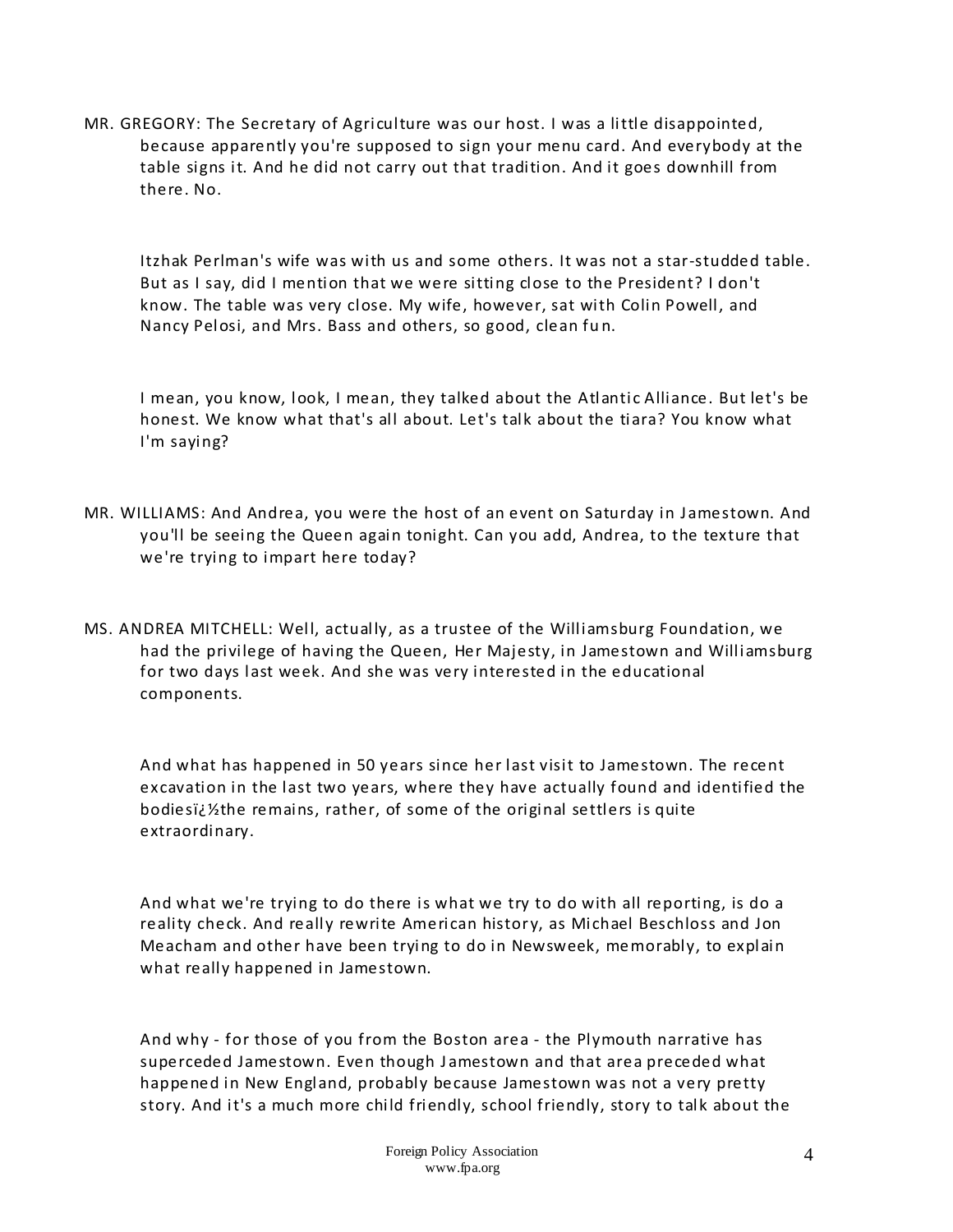Native Americans and the new colonists, escaping for religio us freedom and sharing a Thanksgiving feast than what really happened in Virginia.

But what we're trying to do is make people more aware. And I think Queen Elizabeth was really engaged in that. It was quite remarkable. So tonight is the return dinner that the British are hosting.

I was struck last night, again, watching on CSPAN, along with Brian and Jane Williams, watching the toasts on CSPAN. The Queen's toast was rather remarkable, which is of note for this audience in particular, because she talked about the Atlantic Alliance.

And the continuity of our relationships, despite differences and changes in administration and in governments in Great Britain. And we're about to see another change in the U.K. She talked about the continuing engagement of our two countries, our two peoples, our shared traditions, and called for a new focus on world poverty and also global warming. So it was a rather substantive toast.

And if you were watching CSPAN, they also played some of the remarks from the Reagan visit in San Francisco. I attended that, as a reporter in 1983 and attended the dinner in 1991, and you could see the evolution. The Queen is clearly thinking back on her half-century-plus reign. And thinking about some of the larger issues; much more sustentative than you might expect from someone who is a monarch and not a head of government.

MR. WILLIAMS: I was actually thinking, while you and I were among the housebound last night, forced to watch the State Dinner on CSPAN, as opposed to being, say, a guest at the dinner like David was. That we did receive that added value that David couldn't see were those added clips of dinners in years past, while he was talking to the Agriculture Secretary and Itzhak Perlman.

Veering, as we must, into the subject and purpose of our gathering today, it is time to abandon Her Majesty and talk about policy. The chief issue before us is as it has been since 2001. And that's this nation's war in Iraq, and the dual wars, of course, being fought in Iraq and Afghanistan.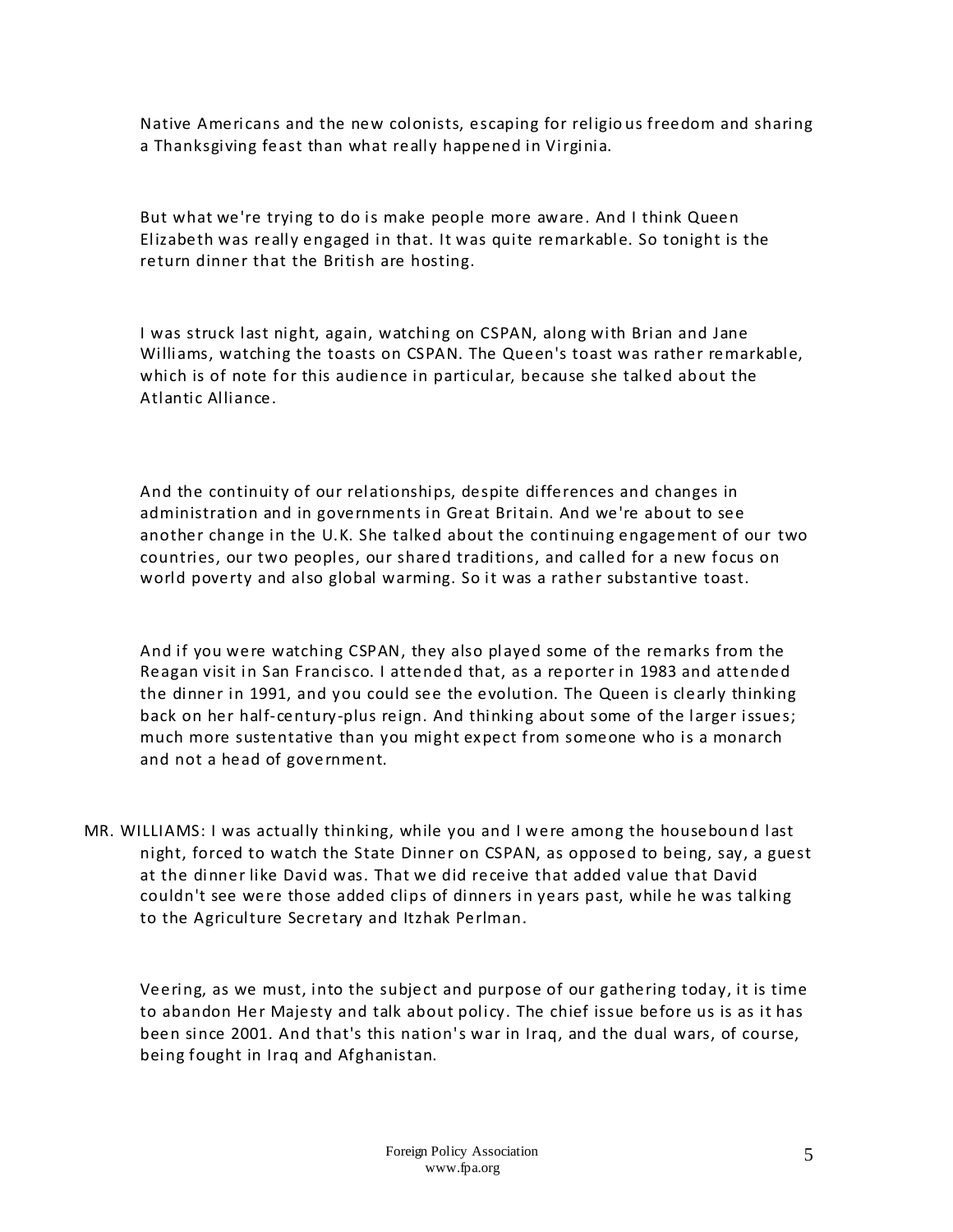And David, this brings us to you first. What is it we just witnessed with the fight on the Hill, the President's veto? What are we seeing now? And for people who attach a value to every spent or lost day of Congress, what have we just learned in this whole period?

MR. GREGORY: Well, we're learning about the consequences of elections in this country, and about the fact that the American people want the war to end. And this is effectively the end of Chapter One of the war on terror. And it's impossible to say exactly when that chapter's going to end.

But the American people want it to end. Democrats in Congress want it to end. Republicans want it to end. The President wants i t to end. But it's a question of how.

And in the White House right now there's a lot more of a sense of resignation than I've seen in the past several years. They recognize they really can't control events any longer.

They have two final stands. A politi cal final stand by backing the government of Nouri Maliki, despite being public about the fact that they're not certain he's got either the willingness or the control to affect a result that results in a stable government where there's actual reconciliatio n between Shia and Sunni and Kurd.

And a military final stand, which is this so-called surge strategy, which is all about saying if you're going to have politics that work in Iraq, you've got to have a capital city that works. Where people aren't being bl own up, where you can effectively pick up the garbage and have running water. And that's not the case now.

What I think you've got, and you read the headlines today, as much as Democrats wanted this vote, Brian, to say that the liberal base of the Democra tic Party wants an end to the war. While the President can reject that, because he's got Republicans behind him; 75% of Republicans still support him. You see by the fall, most Republicans who were looking $i/2$ some looking forward to an election in 2008, others who have stood, as patiently as they could behind the President on this wari $\chi$ 'ecognizing that by the fall, if this new strategy doesn't bear fruit that will be their final stand as well. And you'll see, I think, a beginning of the end.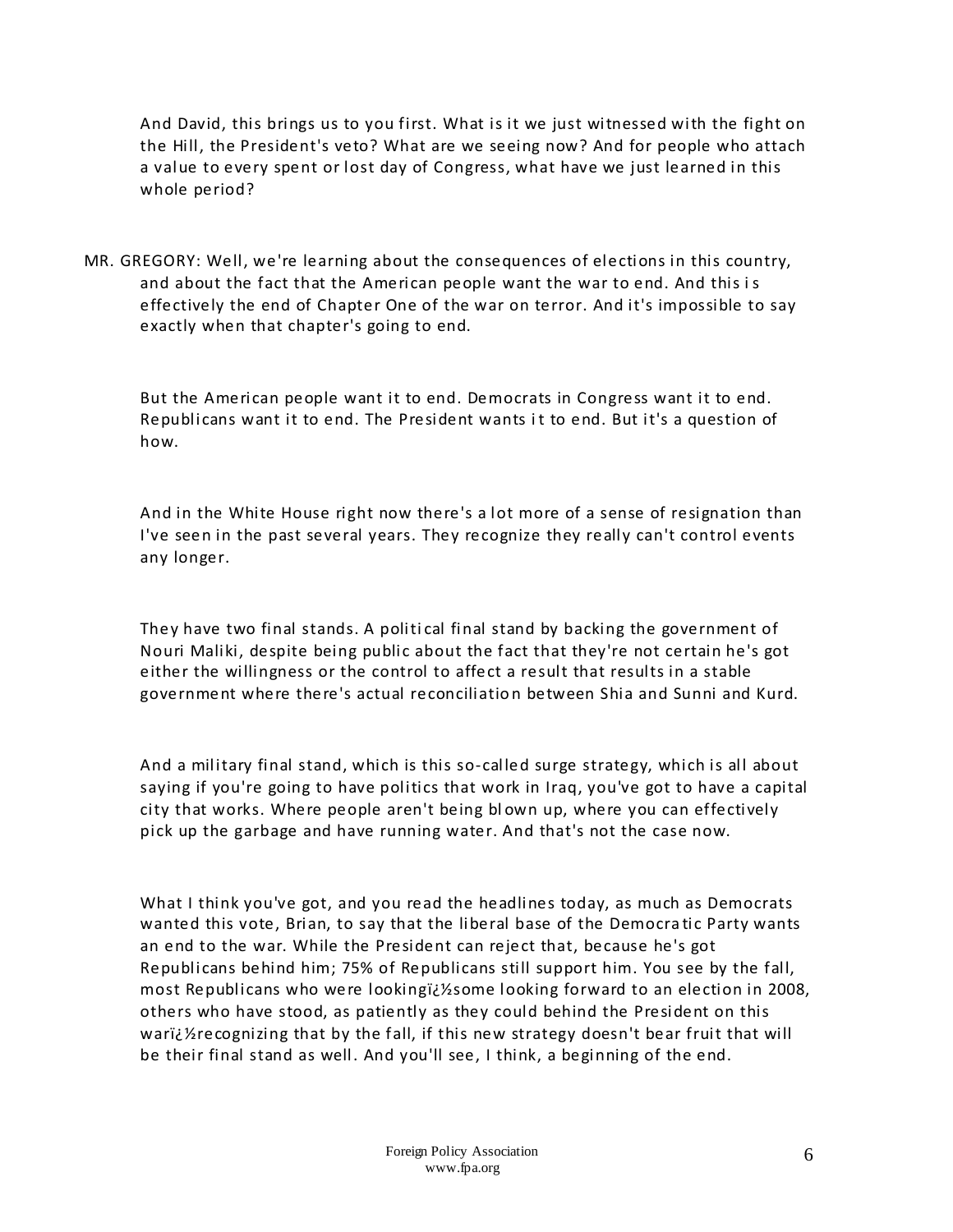And so I think we've seen that first page of the end of this first chapter and there'll be other appropriations battles starting in the fall that will become, I think, a lot nastier.

MR. WILLIAMS: Andrea, I was in Iraq�l guess it's been seven weeks ago�went for several days, based out of Baghdad. We went on several day trips, most of them with high-ranking U.S. military officials. On one specific day trip outing, we went to the towns of Ramadi and Hīt. There had not been a journalist in downtown Ramadi of any stripe for weeks if not months.

And the U.S. officials there were so enormously proud that albeit with dismounted fire teams and armored vehicles around us, and wearing body amour, and with air cover overhead, we were able to walk, nonetheless, outdoors in Ramadi. And that they put to us as an enormous victory.

The same situation we encountered in Hīt. The U.S. commanders who are out in these forward operating bases are enormously proud that they are putting in the legwork and the hours in the neighborhoods, talking with the local religious officials. We helicoptered back to Baghdad that particular night, 93 Shia pilgrims killed in two vest bombings and the news cycle starts again.

And you come home from a trip like that and people say are we winning over there? How would you describe the war effort?

Well, the question to you, Andrea, is this has required a lot of the President's surrogates in the years of his Presidency to go out a nd sell this policy. What's been the effect on someone like Secretary of State Condoleezza Rice?

MS. MITCHELL: It's such a good question, because I think we all have to acknowledge that Iraq is the war that has swallowed the rest of our foreign policy. Th at everything else has become secondary by necessity to this war. Not only because it is so much absorbing our treasure and our military. But it is absorbing all of the energy and all of the best efforts.

And there are unintended consequences that we can all see regionally and also globally. Secretary Rice, in January, met privately with correspondents individually, and with others, and talked very hopefully about this new initiative, this new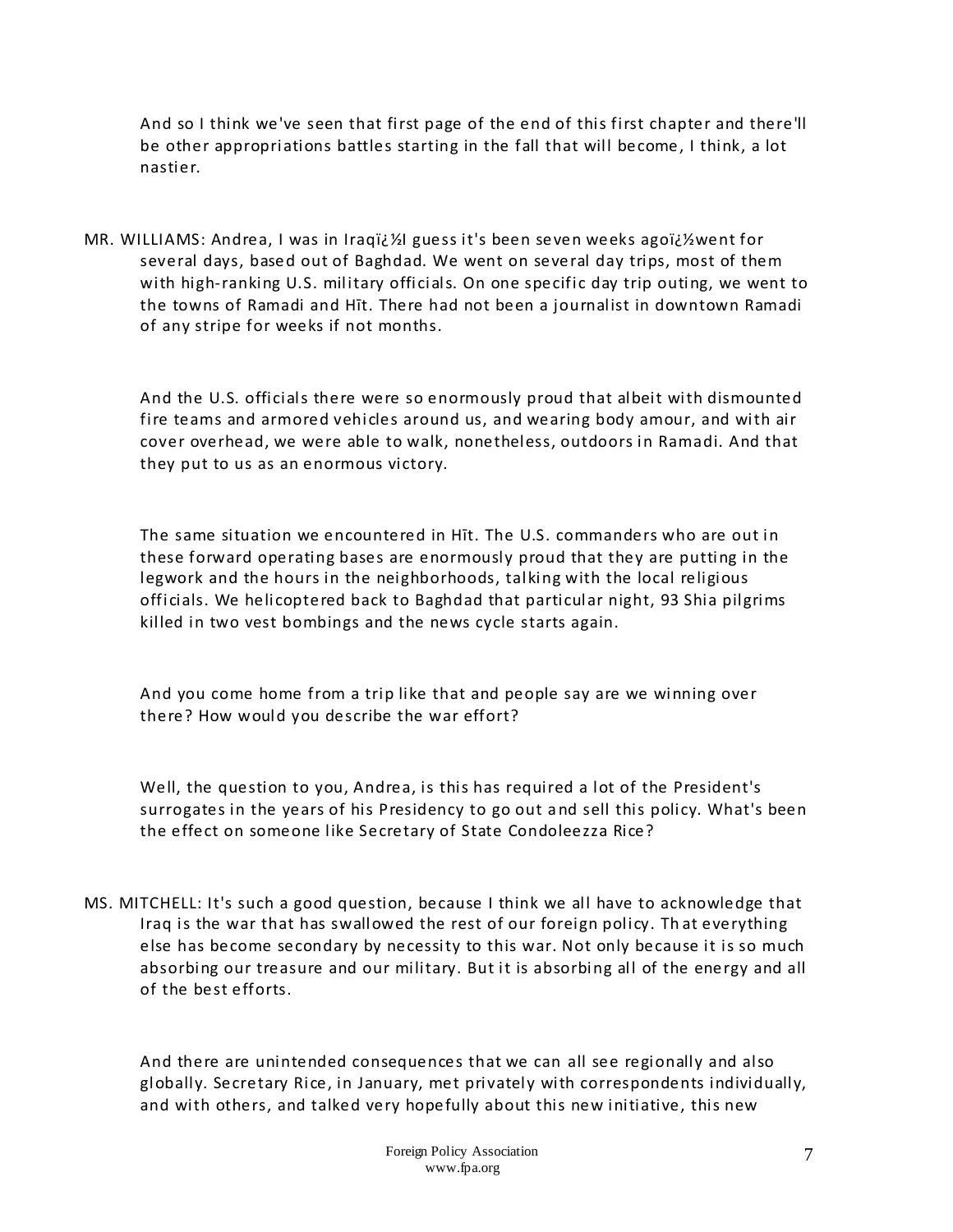#### opening.

She viewed Iran's ascendance, as a way of perhaps fri ghtening the Sunni leaders in Saudi Arabia and other places into, for the first time, being willing to acknowledge Israel openly. And do something of great consequence on the Israeli-Palestinian front, which would in turn please King Abdullah�both Kings Abdullah�and then open the way toward more regional pressure on the Syrians and the Iranians in terms of stabilizing Iraq.

Great goals and a wonderful concept on paper, but we've seen what the result was when all of her hopes for dealing with the Israeli-Palestinian fronti $\chi$  2not all perhaps, but many of them�were dashed by a surprise, an unwelcome surprise, in Mecca from Saudi King Abdullah. In forging the new coalition government, his concern was more of civil war among the Palestinians than of pleasing the Americans.

And as we speak today, the Vice President is flying to the Emirates and then on to Saudi Arabia. And I think there's going to be a rather tough conversation with the King. Because there have been so many unwelcome surprises from our Saudi allies.

But I think the Saudis are reading the electoral calendar, as well as anyone else, and seeing that we are appreciably weakened, especially in that region. Because of the consequences of what's happened in Iraq. And frankly, what may still happen in Afghanistan. There is, sort of, an uncertain situation at best in Afghanistan and even in neighboring Pakistan.

We have some huge challenges, and perhaps, some missed opportunities. I think it can fairly be said that the administration's focus on Iraq took attention away from the Israeli-Palestinian front. And while that might have not have seemed as central to the war on terror in a post-9/11 war, we have to understand the mindset after 9/11, and how, obviously, challenged this administration was, uniq uely challenged. It has had the unintended and undesirable consequence of making everything else, sort of, a second-place starter and they're running out of time.

They no longer have leadership in either the Palestiniani $\check{\nu}$ maybe they never had leadershipid 1/2 but there were moments when Abbas, perhaps, in the winter of 2004, if he had been�right after Arafat's death�propped up more. If the President and the administration had been more engaged, they perhaps had an opening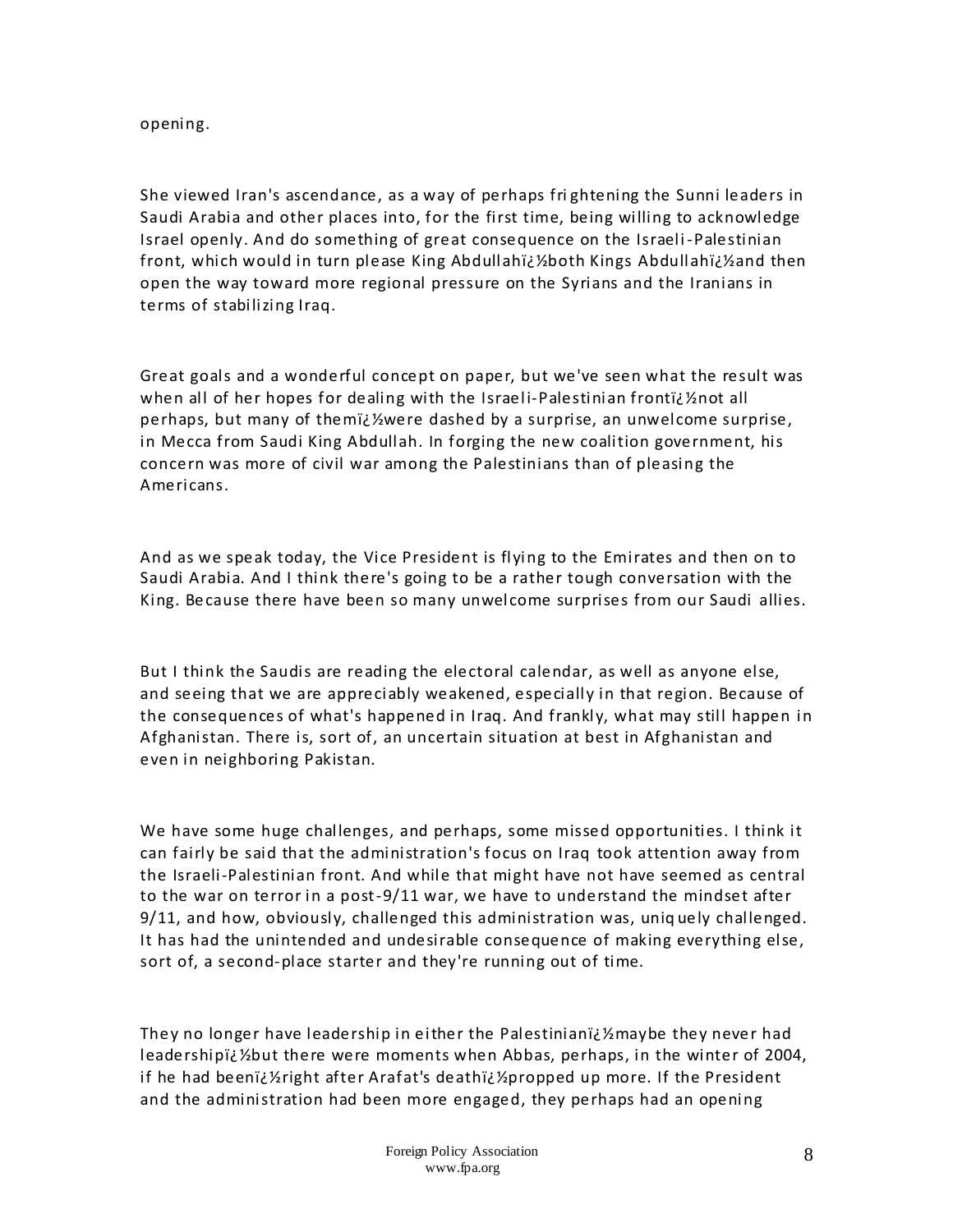there, despite their corruption. And if they had not misread the situation on the ground and helped the Israeli misread it, in terms of how we and they handled that election.

Now there is no longer Palestinian leadership that we are prepared to deal with. Because of the Hamas engagement in this coalition government, although you're seeing some flexibility from the administration on that front as Condi Rice runs out of time. And there is certainly no longer leadership on the Israeli side with Olmert at historically low popularity and comple tely discredited by the successive investigations.

So the Secretary of State, for her grand hopes of achieving a Middle East peace, I think is possiblyij/2probably waging a losing battle. And perhaps, reaping the seeds that were sown during the first term when she acquiesced to some of the hard-line policies that prevented Colin Powell from engaging more aggressively.

MR. WILLIAMS: David, the term *ij* haxis of evilij k is fairly final. And this White House has shown its reluctance, because of the boss and who he is, to go back on anything, to admit any failure or defeat, even change positions and even incrementally, though we've seen some of that.

How does it happen? Is there an M.O.? Or do you know it when you see it? Can you anticipate that they're going to start walking back from a position?

MR. GREGORY: It's not sudden. They start walking back gradually and under duress. You talk about the  $i\zeta$  Yaxis of evil. $i\zeta$  They've certainly made compromises when it comes to engaging North Korea from their initial stance. Andrea can speak to that in more detail.

When it comes to Iran, while there was a period, several months ago, where there were flashes of tough rhetoric toward Iran, it was also limited to Iran's presence in Iraq and its destabilizing presence in Iraq, and rather concrete steps that the administration believes Iran was taking to target U.S. soldiers.

And when it comes to diplomatic engagement, they've really let the Europeans take the lead. And that hasn't changed. Because you know, with carrier groups moving into the Gulf, a lot of people think the administration may be spoiling for a fight. I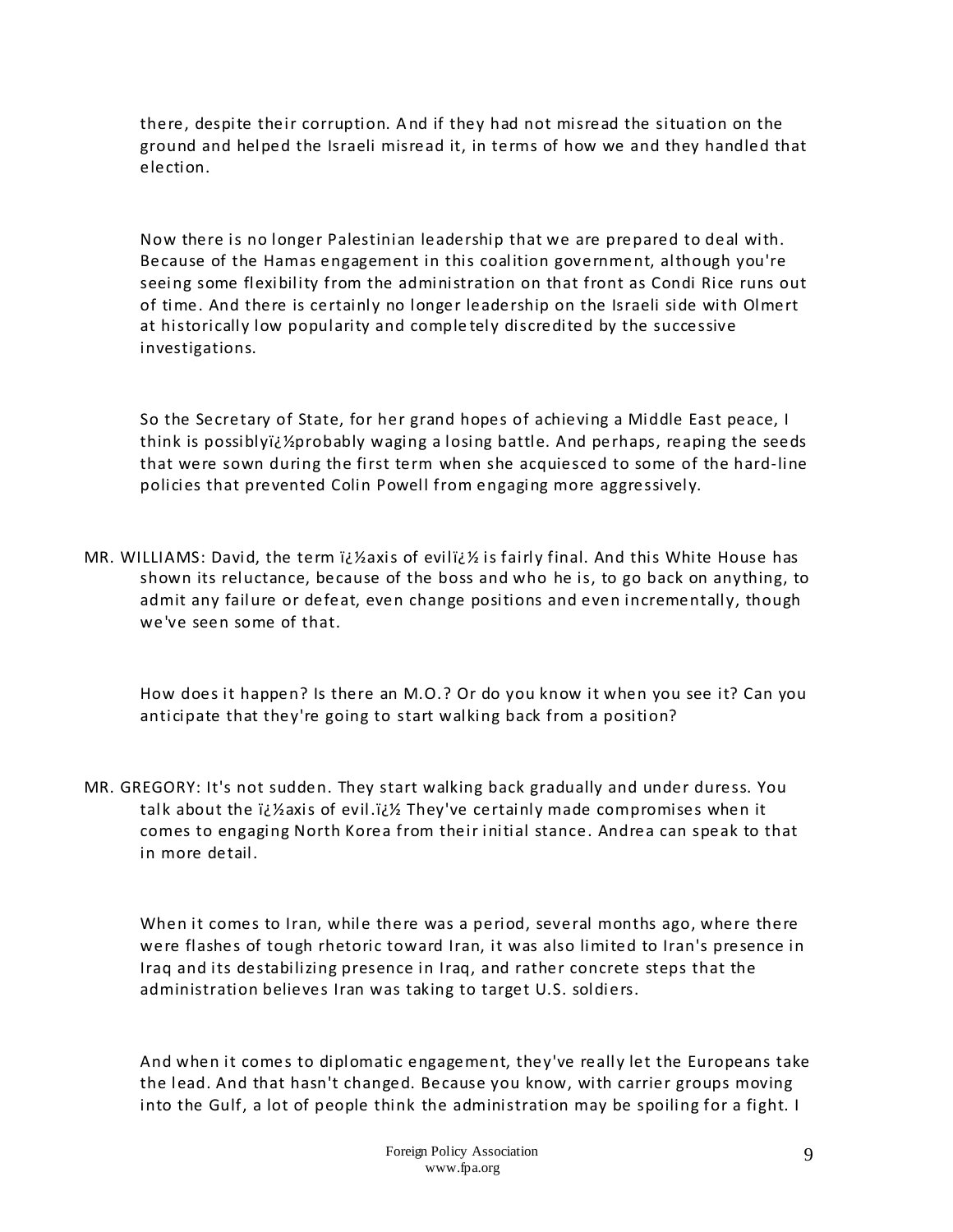think that's not the case. I think they recognize that they don't have the diplomatic muscle or anywhere near the kind of berth within American public opinion to mount such a campaign.

So you see tacking changes, a change in tactics when it comes to how we engage the rest of the world. As Andrea mentioned the Vice President going to speak to some of the regional countries about playing a larger role in Iraq. The tone has changed, primarily. It was one of, y ou better do this to hey, we really need your help. And I think that's what's changed, primarily out of a position of weakness.

Again, this administration has certain realities it faces in terms of affected the result in Iraq any longer. It's a question of how to extricate the United States from Iraq, without leaving behind a failed state, which they're committed not to do if they can. But the only way to do that is to get regional powers involved in helping shore it up. And getting the Europeans back invo lved, so there's something, you know, of an international order when it comes to Iraq.

So bottom-line answer is that I think the shift is in tone. And it's happened gradually to a point where the President is making moves that are possible to make at this stage.

- MR. WILLIAMS: Andrea, same question. Take us wherever it is the answer will take us.
- MS. MITCHELL: Well, I think May 31st a year ago was significant in that that was the day when Condoleezza Rice had, after secret negotiations internally, persuaded the President to go public with the offer to join the European Three on Iran. That if Iran came to the table that we would consider just about anything.

And we flew almost immediately to Vienna and the talks there proceeded. And the offer was made. And the deadlines were extended. And you all know what happened. We reached the end of August. And there was no counteroffer from the other side that was rational or reasonable according to the Europeans, as well as the United States.

And then the sanctions ensued. And what we're finding now with the sanctions, it's very interesting. The sanctions on the individuals in Iran, mirroring what they did with the BDA Bank in Macau on the North Koreans, have had real teeth. And you're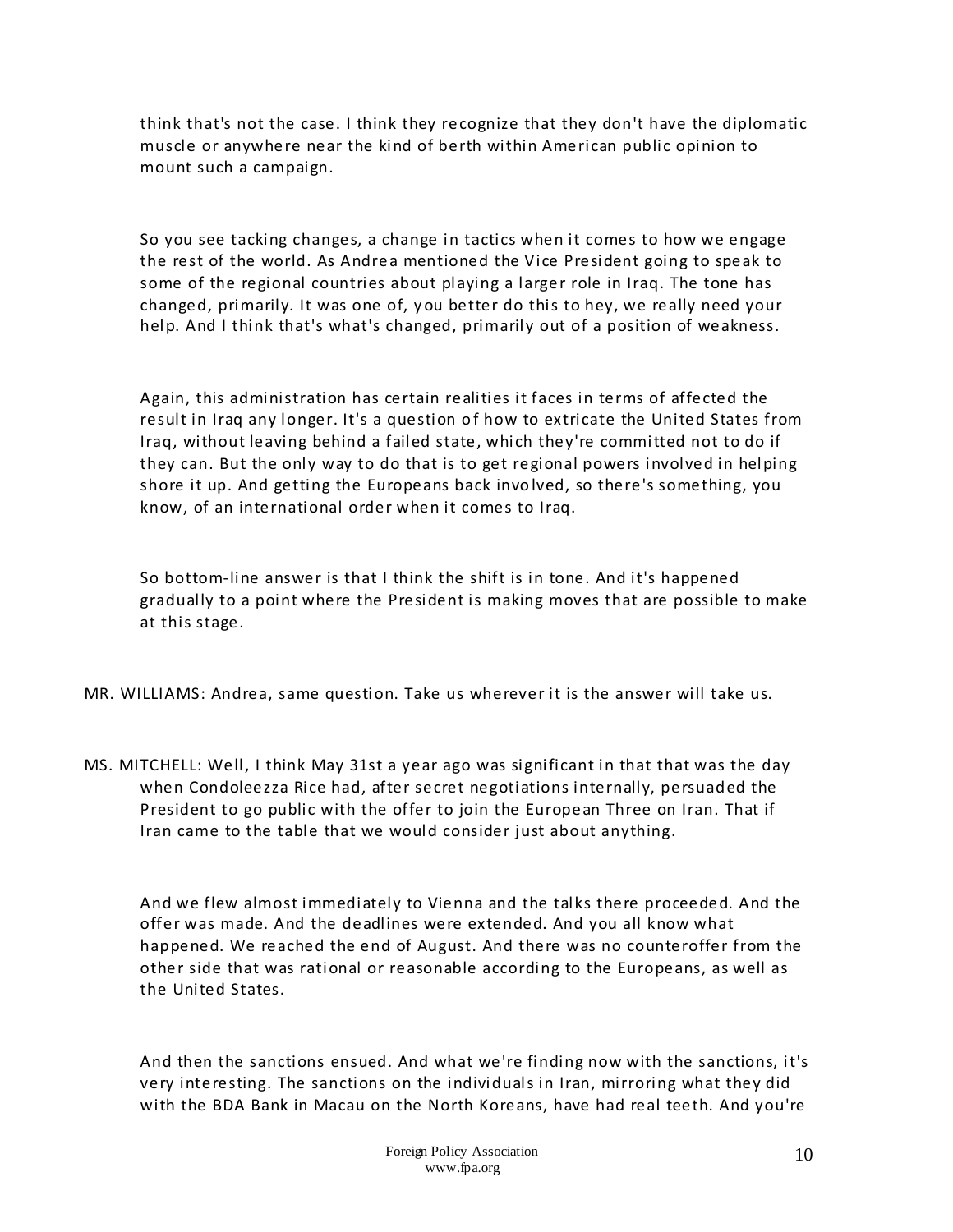seeing; if you track some of the global investments - Germany and elsewhere - you see a lot of money going into Dubai and a lot of money not going into Tehran. So they've had a real affect, whether that is enough to get their attention.

The signals from Tehran last week - when the Secretary was in Sharm el-Sheikh were that Motakki, the Foreign Minister, was not the man that they wanted her to meet with, they really wanted the track to be through Larijani, the nuclear track. And so they really didn't want her to meet with the foreign minister.

So he used the excuse of being offended by the low cut red dress of the Ukrainian violinist at the dinner, to walk out before the dinner began. So that there was no moment where he could even have an informal conversation with the Secretary, prompting Sean McCormack, the Assistant Secretary of State, to say that he wasn't sure whether the Iranian was more afraid of the Secretary than of the woman in the red dress. But in any case, the meeting didn't happen. Whether or not there is going to be another contact.

There are overtures to the Syrians now, as you saw last week. So I think you're beginning to see the concrete, you know, beginning to shatter, as Ronald Reagan said so famously before he ended up, you know, raising taxes. But there may not be enough time. And they may have misjudged their adversaries.

I don't think they've misjudged the nuclear cycle. I think the alarmist rhetoric that we're hearing from Tehran. And that some of the media have mimicked is false. From everyone I know who knows something about centrifuges, the Iranians are not that close to reaching, you know, the red lines that would precipitate something that we really can't achieve very effectively, given how strained we are militarily elsewhere. Obviously, the United States military can do almost anything it wants from the air, but it would be challenging.

North Korean; we can talk more about this. I was there two weeks ago. And had an extraordinary insight into what's been going on there. And from what you can tell from the hermit kingdom, they're ready to make a deal. And interestingly, people at the National Security Council believe that as well.

So even though this has stretched and stretched beyond what anyone had predicted, everyone seems to think that this really is the case of unwinding what OFAC (Office of Foreign Assets Control) over at Treasury put in place. In that, it's a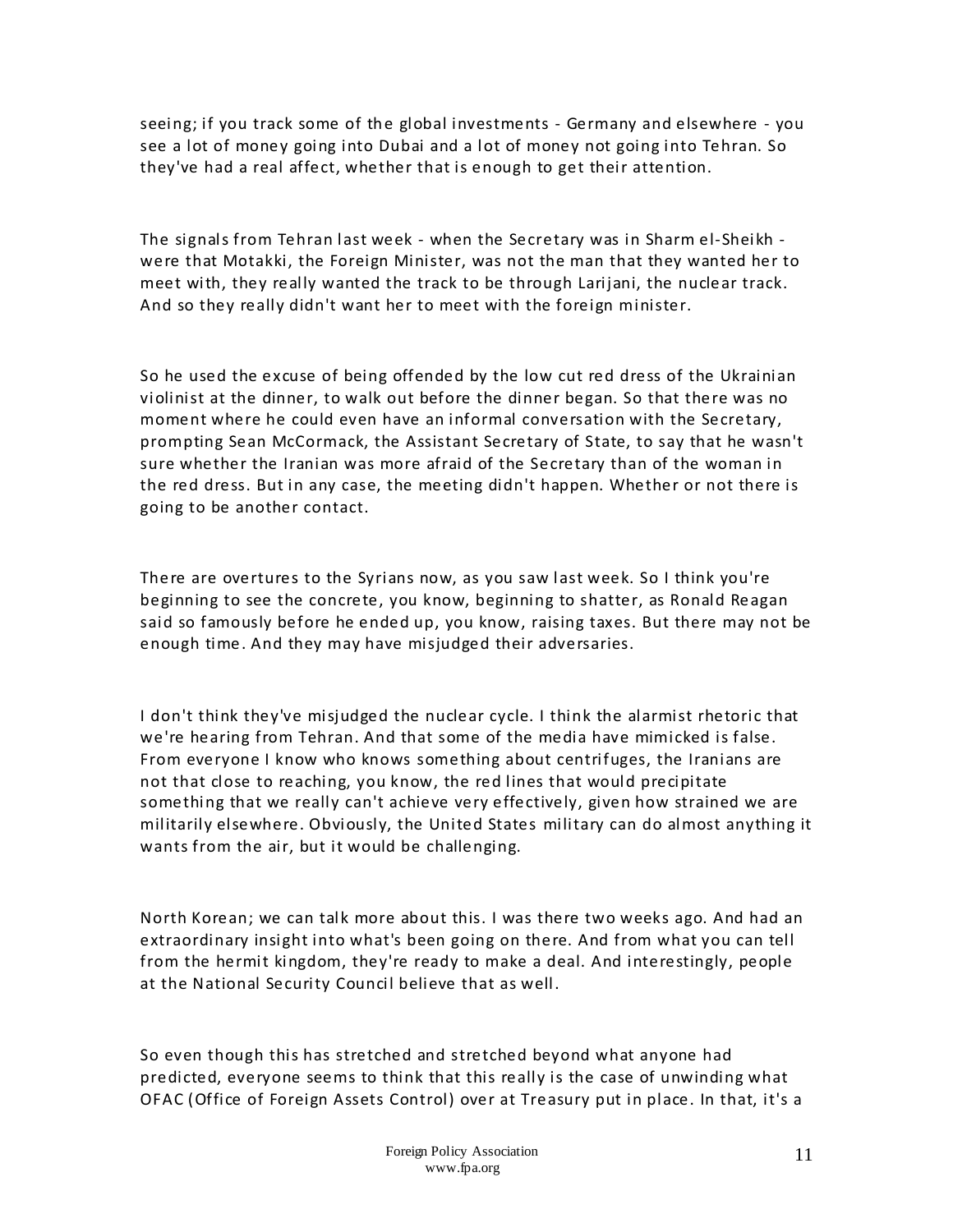lot easier to lay these sanctions down than it is to disentangle some of these bank accounts to the satisfaction of rather unsophisticated financial entities in Koyang.

MR. WILLIAMS: I'm getting some great questions. And this next one for David has to do with policy and policy nuances, but I think we can get through it.

Any chance you might start a morning radio show now that we no longer have Imus? You did a great job filling in for him once. That type of morning program is sorely missed.

MS. MITCHELL: Go for it, Dave.

MR. WILLIAMS: In case you think I'm making this up -

[Laughter]

I'm just your moderator.

MR. GREGORY: Well, thank you, the author of that question. It was interesting to fill in. I think there were some real strengths to the Imus program. I was obvio usly a frequent guest, as were Brian and Andrea.

And you know, it was a place where he went over the line sometimes, a lot of times when I never called him on it. And in the last case, with the Rutgers team, most certainly went over the line and suffered the consequences of that.

But yeah, it was a serious show for, I think, smart political dialogue, and got all of us who were on it to speak a little bit differently, and, sort of, out of our normal modes. But I'm very happy doing what I'm doing at the moment. And I'll leave it at that.

MR. WILLIAMS: Andrea, what do you expect will be the conclusion to the World Bank President scandal? What will be the impact on the future of the World Bank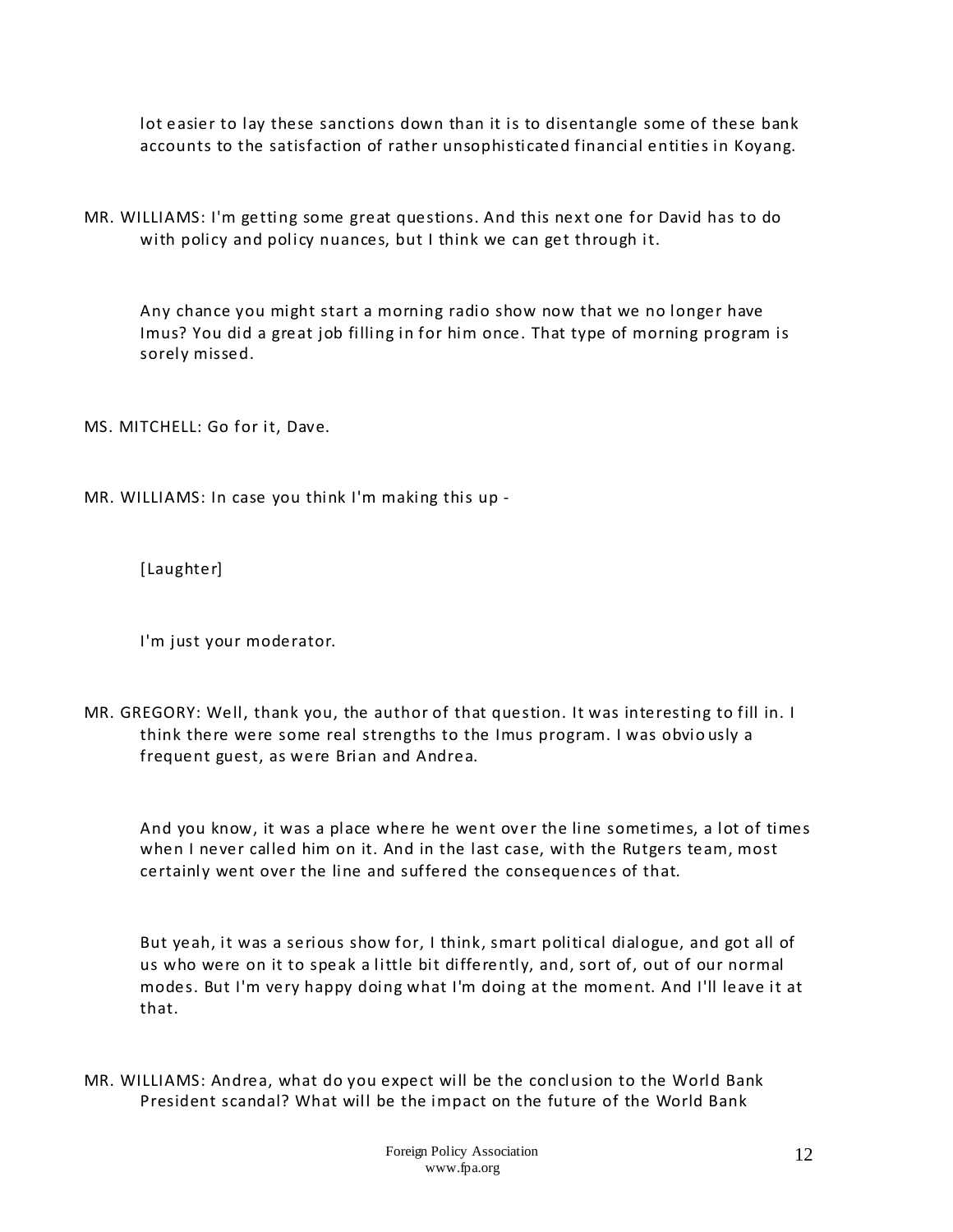#### mission?

MS. MITCHELL: I think the institution is damaged. And I think it inevitable now that people will start to look at the other salaries at the bank. Wolfowitz's own salary, considerably larger I've been told, than Wolfensohn's was when he left. And other perks of the tax-free status of the largely tenured-for-life bank managing directors.

The bank's mission is, I think, critically important. And as we can read the hints and leaks coming out of the negotiations, it seems that you've got a split. The President and the Vice President want to stick with Wolfowitz, the Treasury Secretary does not is the way I would read the signs and portents.

And I think this might be one area where they are going to have to yield. And where the only real negotiation is going to be over the terms, and over whether Paul Wolfowitz leaves the bank with some sort of statement absolving him of any wrongdoing.

I should point out that Shaha Riza was a well -known Middle East analyst and feminist long before Paul Wolfowitz came to the bank. And clearly, she felt aggrieved in having to make a career switch. He didn't handle it properly. And the rest is history.

I think the bank's mission is severely damaged. And there's even now the issue, as you've read, where Angela Merkel believes Wolfowitz should go, and believes as the head of the EU right now that she has to speak to the European interest. And he's got some African support for what he did, quite notably, on Aids relief and other assistance to the African countries.

But he barely could survive this with perhaps 30% of the votes necessary. And clearly, the recommendation that is coming down is going to be eit her that he leaves. That the contract be cancelled. And if he won't leave gracefully that the Americans not be able to dictate the choice.

Now obviously, with our contributions, the tradition has always been that we can dictate the choice of the World Bank President. There's talk of the Afghan prime minister and others being another choice that the Americans could support. But this has been a very damaging episode, which is an understatement. And I think it's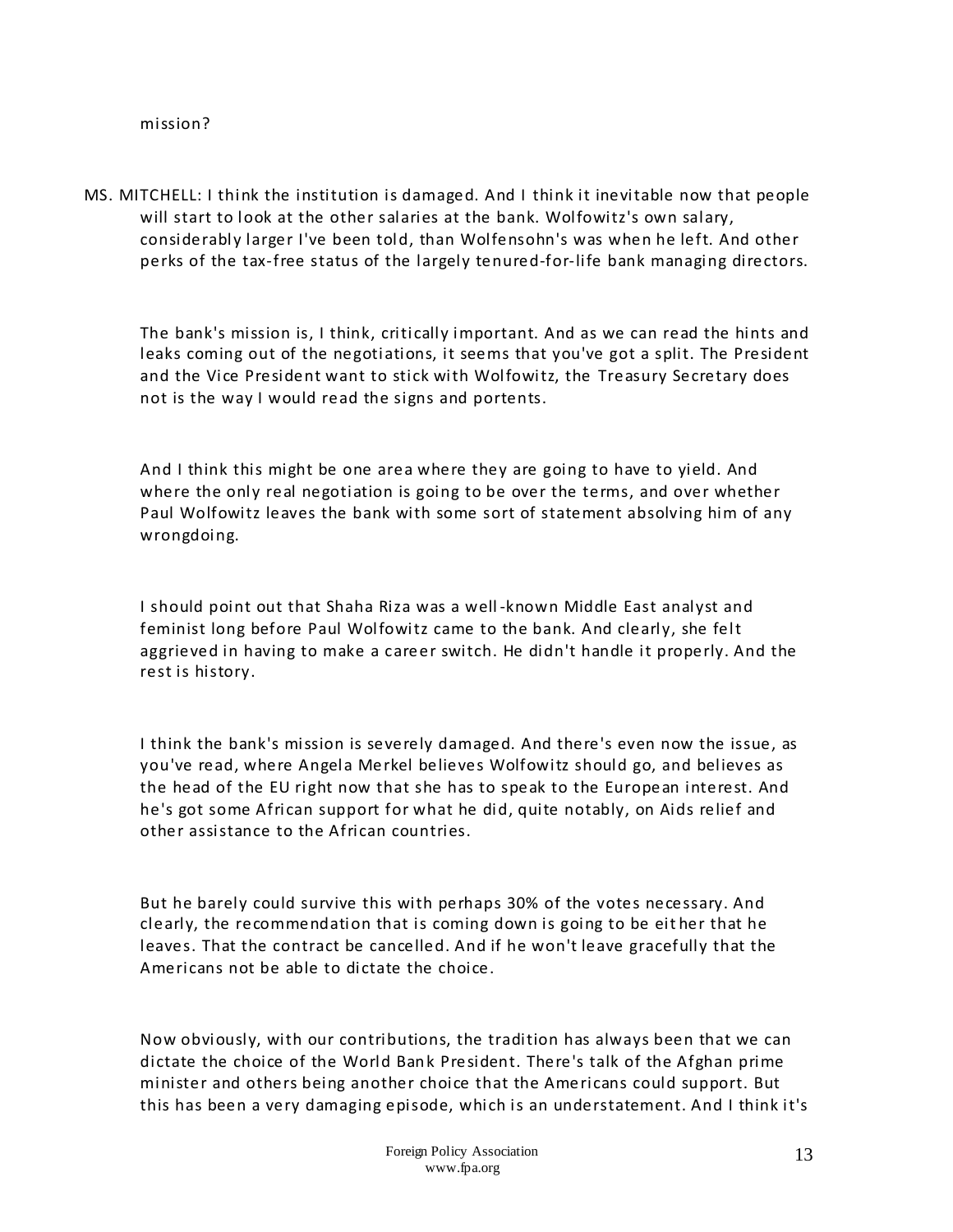going to end with Wolfowitz's exit from the ban k.

MR. GREGORY: There's also talk, by the way, if he does exit that Alberto Gonzalez may take his place, so it's just weird how that happens.

[Laughter]

MS. MITCHELL: That would be face saving, wouldn't it?

MR. GREGORY: Yeah, yeah.

[Laughter]

MR. WILLIAMS: David, an actual question here. You know W. personally. How is he dealing with the realization he and his Administration are seen as weak?

MR. GREGORY: Are seeing as what? I'm sorry.

MR. WILLIAMS: Weak.

MR. GREGORY: You know, I'm asked a lot whether, you know, I have impressions about whether he's not looking well or wearing the strains of the office. And I don't know that I'm as good of a judge of the superficial, because he's clearly aged in office.

But my personal sense is that he has, through the force of his own will, taken a much longer view here. I can't speak to whether he tells Laura Bush or other close confidants that all of this is getting to him. I suspect not.

I suspect that there is some parallel personally, though he doesn't like to be analyzed psychologically. Just as he dealt with his own drinking, that he has a very strong force of will. He made a decision to change course in his life. It led him to the Presidency.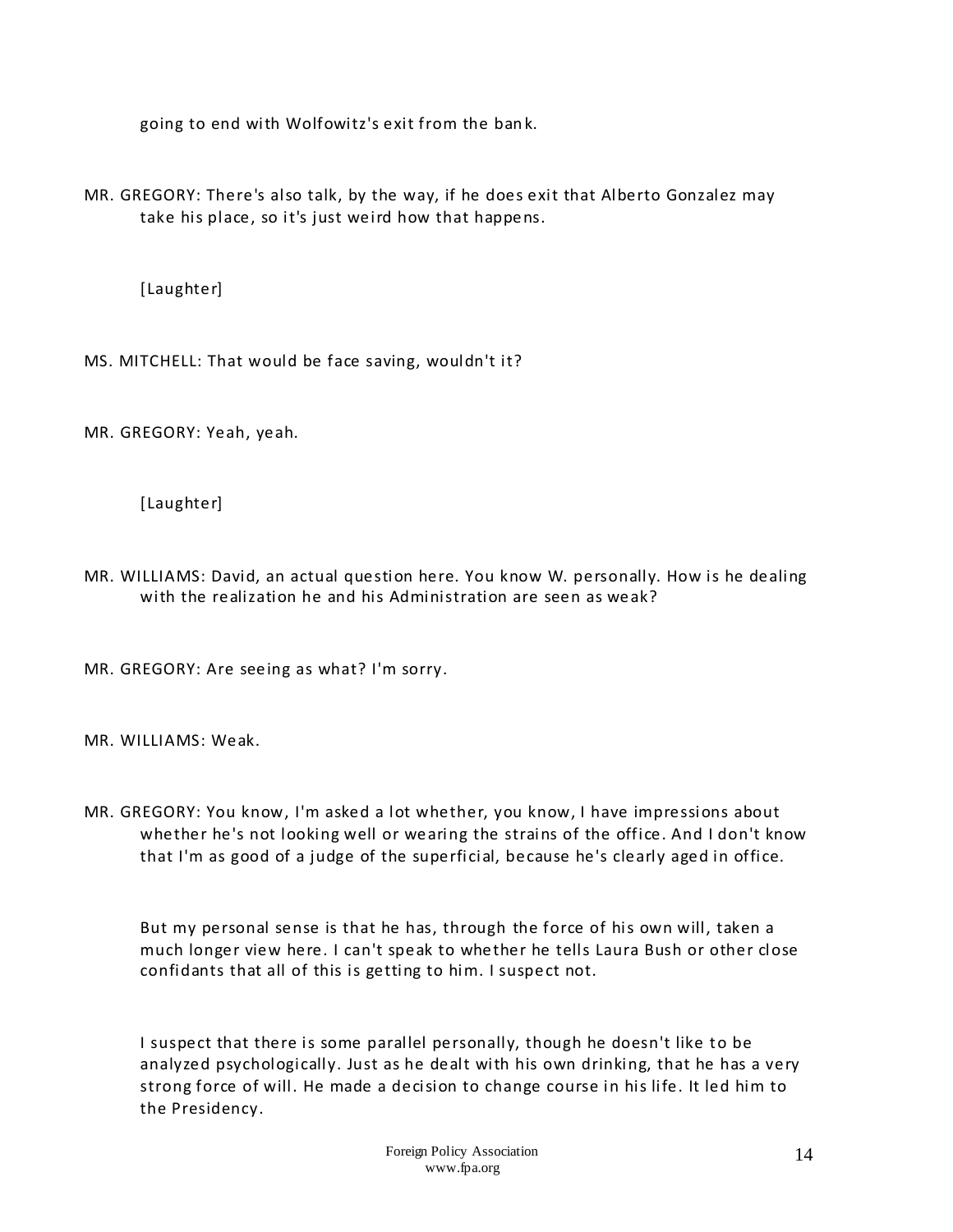After 9/11, he made a decision, heavily influenced by others who were around him. That he put around him, like the Vice President and Don Rumsfeld to set a course for the United States on how to deal with the war on terror.

That was successful initially. And I don't think he's veered. I think he comforts himself in the knowledge thati¿%at least what he believes to be knowledgeï¿%that he'll be vindicated at some point by the decision to support a democratic movement in the Middle East.

And that strength, the projection of U.S. power after 9/11 was not only necessary to reflect the anger and outrage of the American people. But it was vital to transform a region that was sorely in need of change.

And so I think what is perceived as weakness now, he will acknowledge as weakness. But won't lose hold of what he thinks will be a longer term vindication. And the knowledge, at least to his own self, that turning around now would be disastrous, not only for the country currently, but for foreign policy going forward .

MR. WILLIAMS: We'll call this our lightning round. I've just discovered we have more fascinating questions than we would ever have time to answer. So let's have at these, if we can, in rapid order.

A question to you, Andrea, what is your opinioni $i$ kthis is so interestingi $i$ kof the state of education for girls and young women in the developing world around the world today compared to ten years? Progress and setbacks?

MS. MITCHELL: Well, in fact, I think that that has been one area of progress that the Wor ld Bank should take credit for. Through my own experience, the work of people like Elaine Wolfensohn, known to many of you, in leading education efforts.

Queen Rania and others in some of the Arab countries have done, I think, some very important things. There are areas, though, that are still so underserved, particularly in Africa. But I think that Afghanistan is beginning to make real progress, and so are some areas of the Middle East.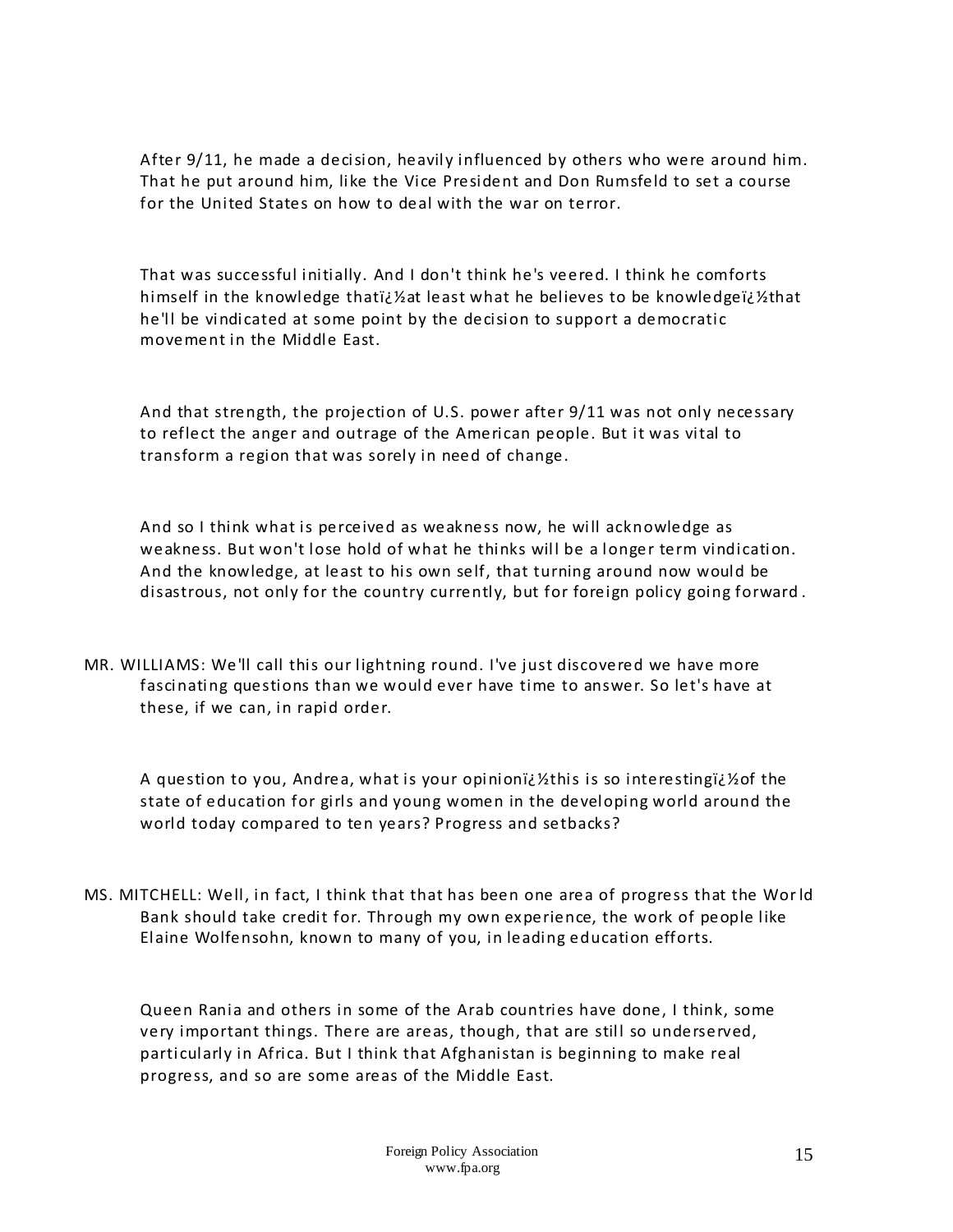- MR. WILLIAMS: David, is there any difference this is tough one and pass if you wish any difference between the futility of the Vietnam war and the war in Iraq?
- MR. GREGORY: Well, I mean, I think these are both about the longer term consequences for the country and for foreign policy. And the reality is that 30 years l ater, when the President - this President - visited Vietnam; he found that there was a peace dividend.

That in fact, the U.S. had won the peace; that the Vietnamese very much wanted to be like America. And that Ho Chi Minh didn't like U.S. soldiers, but he liked Coca Cola. And that's been the story of Vietnam.

We should be so lucky in Iraq that 30 years on, there's a stable enough Iraqi society, let alone government, that is open to U.S. commerce. That is open to democracy at that level.

And again, it goes back to the previous question, Brian. I think that the President holds in his mind, and in his heart and in his will that there is something that was started here. That there was a movement started that in the Middle East, democracy is possible. That ty ranny will no longer be acceptable to the populations. And they will demand the sort of change that other democracies have experienced.

And that the analogy may not hold up. But just as the Ottoman Empire started to break up, as there was more exposure to Europe and the young Turks came back. And said no, we want things to be like they are in Austria, or in France, or in Great Britain; that there may be a similar effect. But there's a long way to go.

And certainly, the legacy of Vietnam on foreign policy, in terms of how it affects American policymakers, is likely to be the same. And we're seeing that, I think, in the election, especially on the Democratic side, as they approach foreign policy.

MR. WILLIAMS: Andrea, this next question for you would be a good conversation starter at tonight's dinner. Is the U.S. now, where Britain was then, at the decline of their world power and dominance?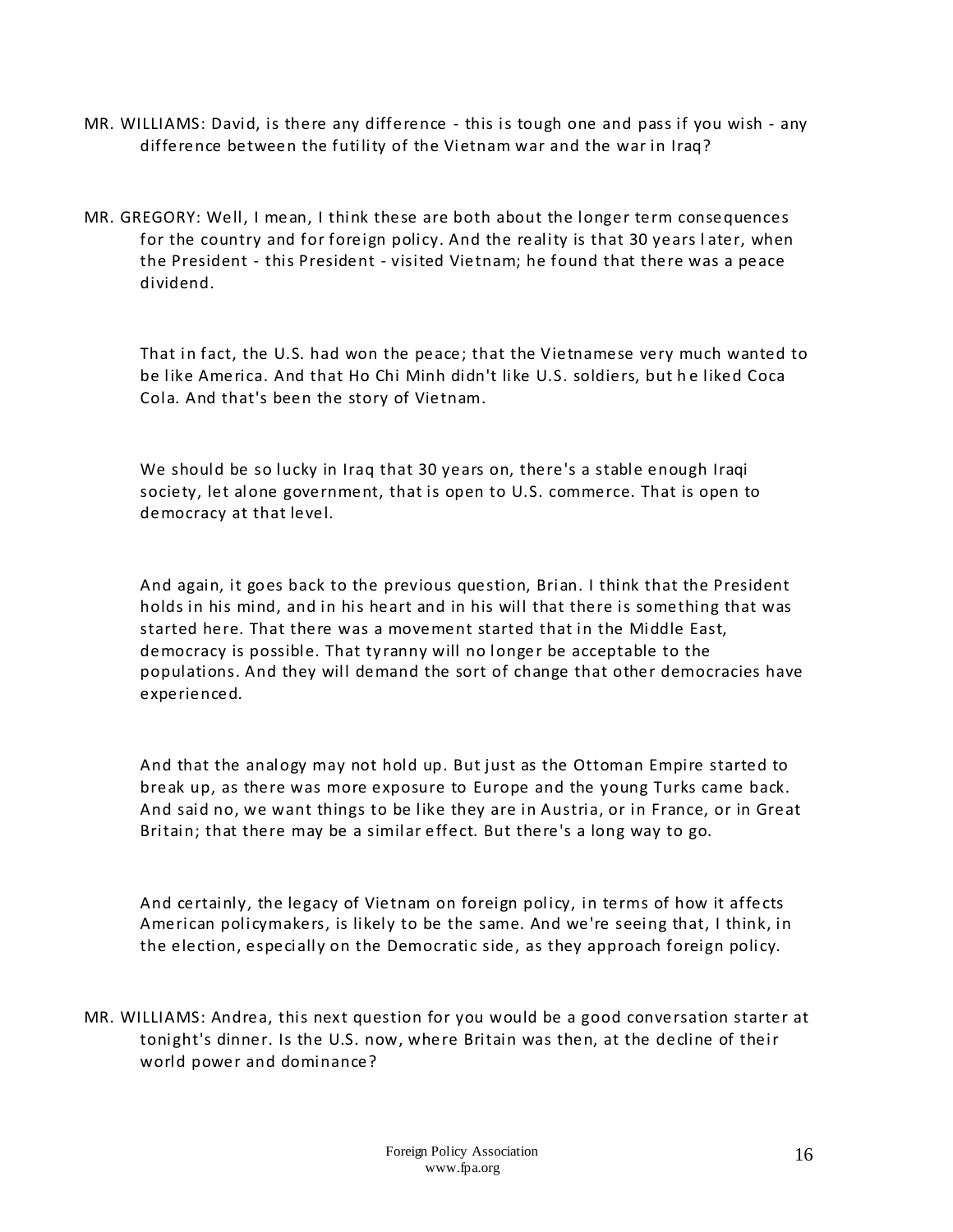[Laughter]

MS. MITCHELL: I think not. I think that the productivity and the technology that is so built into our system, our financial structures, the incredible innovation of our financial system, really carries us into world leadership in ways that, perhaps, some of our foreign policies do not. And so I don't see us in that state of decline.

A state of decline that's�I was going to ask when the questioner thinks was the decline of dominance of the British Empire. Some would say it's a more recent history than, you know, pre -Thatcher history, before she took over.

But I don't see that for the United States, even though we are at historic lows in terms of public perceptions. There is still an American miracle that I see. And perhaps it's only the naivet $\tilde{A}$ © of being trapped in my own prejudices. But I really do feel, even as I travel and find an anti-American or anti-Bush Administration spirit, I still find young people, whether it's in Havana or Pyongyang, who want to know more about America.

MR. WILLIAMS: By the way, I think most people in the modern era tra ce the decline of the Empire to the breakup of the Beetles.

[Laughter]

MS. MITCHELL: Yeah, right you are.

- MR. WILLIAMS: A second one for you, Andrea, do you think the appointment of a new U.S. Permanent Representative to the U.N. signals more reliance b y this administration on the U.N. for U.S. foreign policy?
- MS. MITCHELL: Very hard to say. Obviously, this new U.N. Ambassador carries a lot more weight, a closer relationship with many of the principals in the administration than did his predecessor. Cle arly, there was no tie or binding relationship between Condoleezza Rice and John Bolton. And while, to his credit, Ambassador Bolton did the bidding, he clearly didn't have his heart in a lot of the policies, particularly when it came to Iran and North Korea.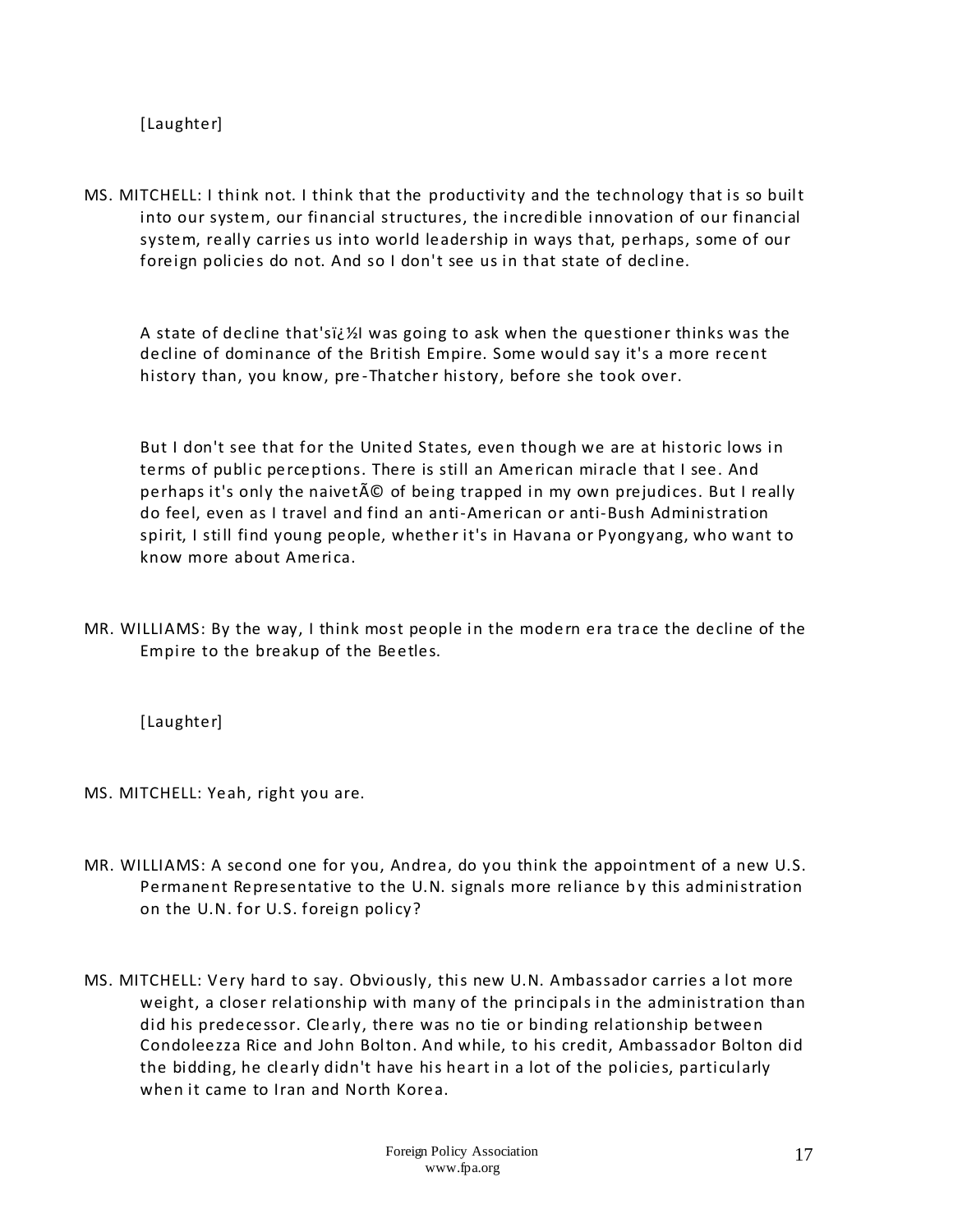So I think that Ambassador Kalizad has a great opportunity here. But again, you're in the waning years of this administration. And it's a very hard place after so much china has been broken.

- MR. WILLIAMS: David, this is interesting. Do you foresee additional problems and/or has this been a problem that's been overlooked, has not received the attention it's deserved. And that is what's going on in Latin America, Venezuela for starters?
- MR. GREGORY: Well, you know, I think the administration would have liked to have had greater engagement with Latin America, generally, starting with Mexico certainly and a focus on immigration, which went by the wayside with 9/11. But I think there has been relative inattention and it just hasn't been a top-priority item.

Even issues of trade have been subsumed by Iraq. And what's happened as a result is a certain amount of neglect that has allowed Third World players, like Hugo Chavez to gain more attraction and to, sort of, feed off the anti-Americanism that, you know, generates in other parts of the world and really plays out on the streets in Latin America.

- MR. WILLIAMS: Many people who were upset at the defeat of Segolene Royal, not all over policy, Andrea. A lot of people were watching that election closely for reasons that had nothing to do with politics, sadly. Mr. Sarkozy will mean what for the United States?
- MS. MITCHELL: It will mean a real ally, an ideological ally. Obviously, there are limits on that, as he telegraphed in his victory speech. But he is a George W. Bush style leader in a lot of ways.

And I think if Royal had deficits, it was on the su bstance. She was a more interesting symbolic figure than a real political leader in this contest. And that having Sarkozy there will be of great support.

I'm very curious as to how the G8 plays out in Berlin, where Angela Merkel assuming the President doesn't try again to give her a backrub - will be a great ally. And there'll be the transition, you know, he's going to see the departure of Tony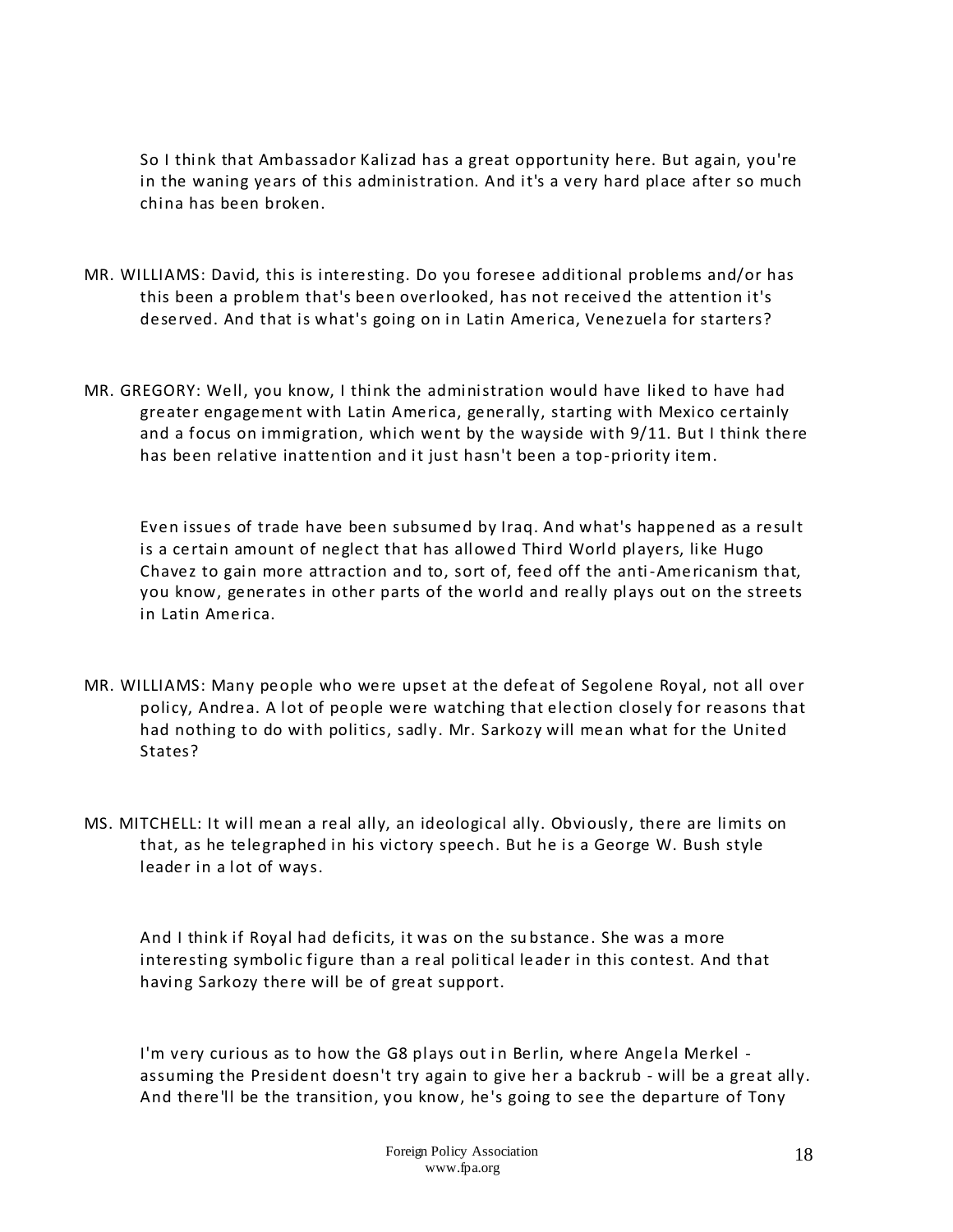Blair in the coming weeks and months. But the President will have a great opportunity, if he knows how to utilize it with these European leaders.

And if you think back, as many of us in this room do, I see Rick Ranell [phonetic] and others here, who remember well the period in '02 and '03, when we had so much friction with the French. When Colin Powell felt so poo rly treated by his French counterpart during the U.N. debates.

And this could be a real opportunity, again, for the administration to try to salvage some of the policies that have not worked.

- MR. WILLIAMS: And David, knowing your love of and grasp of the French language, I can't believe you're going to take a pass on this question.
- MR. GREGORY: No, I actually was, kind of, hoping to get it. I think the relationship between Bush and Chirac was misunderstood. I think they were closer than people realized.

I can remember being there at the first press conference at the Elysee Palace. And Bush said to Chirac, you know, Jacques keeps telling me how good the food is here.

#### [Laughter]

And there was that kind of instant bond that you could see, it was palpable. Will you indulge me if I just - I mean, I've told this before. But so then when I asked Bush why, you know, why Europeans loath him. And then I asked Chirac in French - I had studied there - to comment on that as well.

And Bush took off his headset and he said Gregory, what are you doing? Guy memorizes four words; he plays like he's intercontinental. And then Bush wouldn't let it go.

So we return the next year to the Elysee Palace and we were in Chirac's office. And he turns to Chirac. And said, Mr. President, I brought back my French-speaking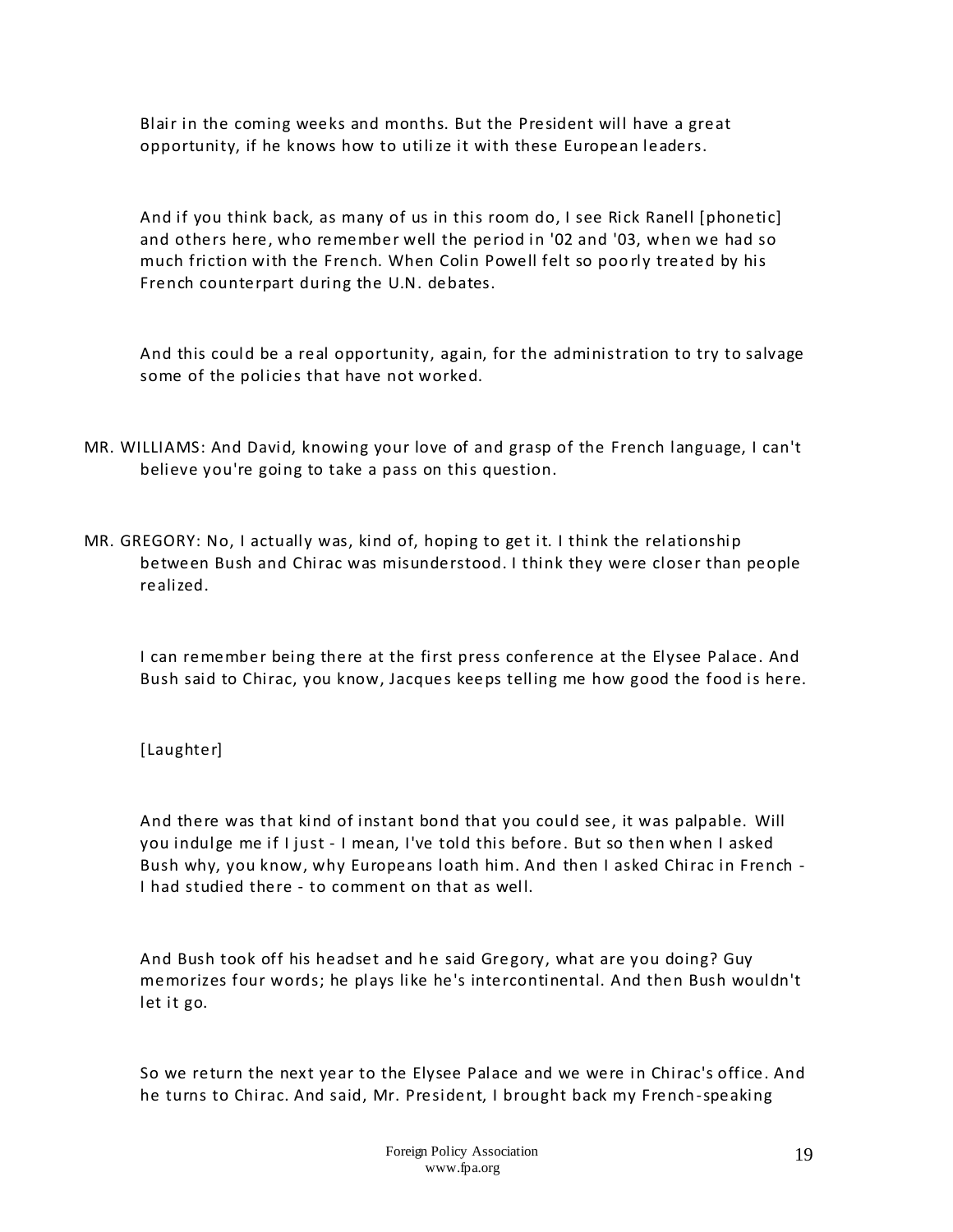reporter. I was the embodiment of France to him.

And Chirac just had this look, as he would look at Bush, which was, kind of, this is not funny. I don't like you. So I thought it was amusing that Bush called about 27 seconds after Sarkozy was elected to say, here I am.

MR. WILLIAMS: It is true. I remember that incident. And I saw it coming in on the feed. And we are always such traveling boors. And for once a member of the White House press core had the class to address a foreign head of state. You know, and it was beautiful. It was as if you had studied for years at the Sorbet.

[Laughter]

And it was perfect Parisian, Mr. President. And it was all there. And wow, it just wowed them. And there was this, just silence. And then Bush takes off the headphones and hits him. And it was terrible to watch.

MR. GREGORY: And I actually said to him - I was horrified that Brian or somebody else might think I only spoke four words of French - and so I said to Bush, in kind of a smart aleck-y way. I said, you know, Mr. President, I could go on.

And he said, really? I'm impressed. Que Bueno. Now I'm biling ual. And it was at that moment that he and Chirac knew they were like this.

MR. WILLIAMS: Every word of it true.

Ladies and gentlemen, this is going to sound a lot like those banquets you attend where they ask you to remain seated until the President and First Lady have left the building.

All three of us today have to get to separate locations; David, to the White House; Andrea, to the British Embassy. I'm just going over to 30 Rock. But we have our editorial meeting to layout "Nightly News."